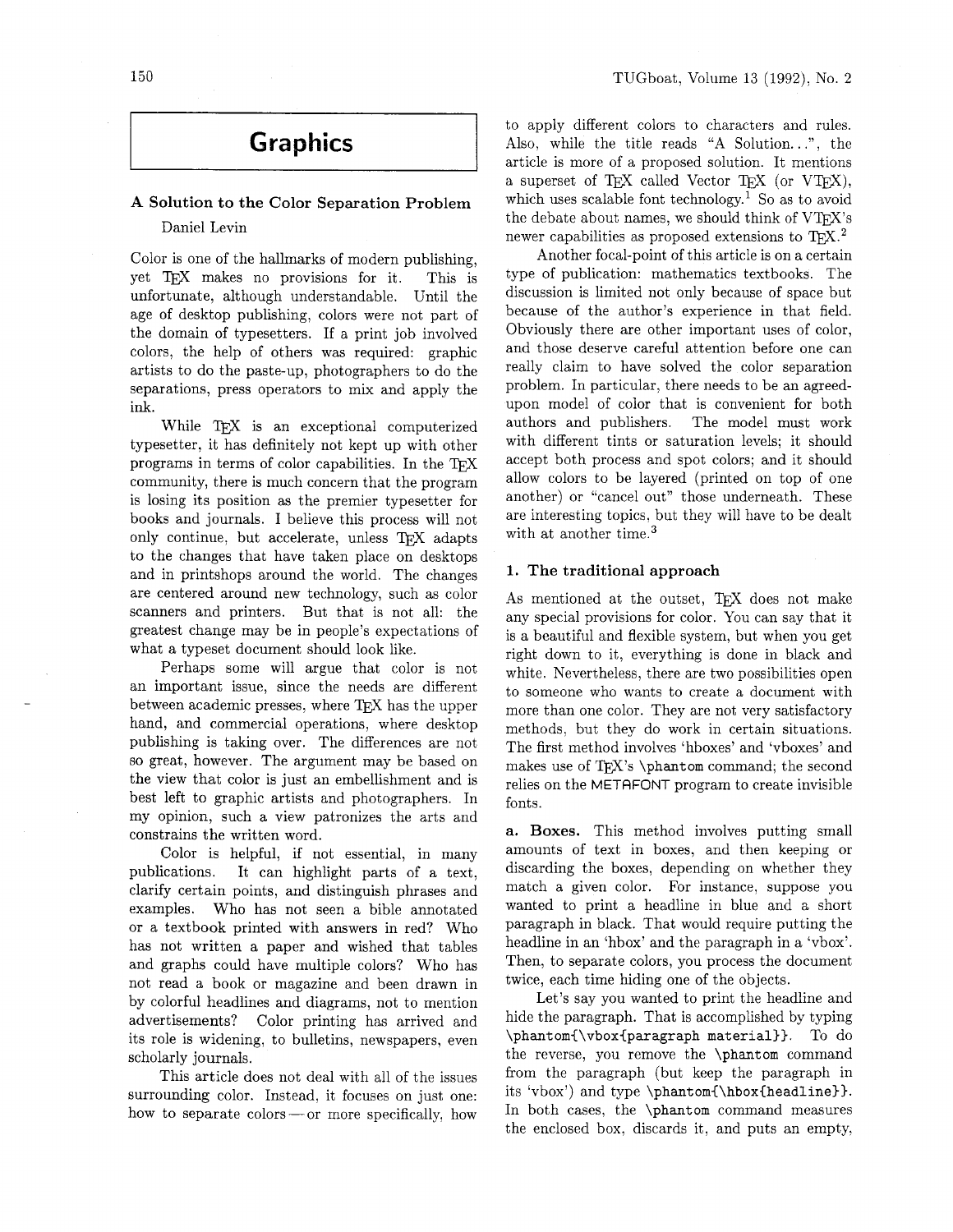similarly-sized box in its place. All of *the boxes are necessary.* They assure that the document will be laid out the same way each time it is processed.

The box method works reasonably well if it is done in vertical mode and with short amounts of text (or in horizontal mode with single words or characters). It does, however, have serious limitations. First, since all text is boxed. there is no way for page breaks to occur in the middle of a paragraph. Second, any phrase inside an 'hbox' is typeset at its natural width; no glue is allowed to stretch or shrink. Third, TEX spends extra time building and sizing boxes. Fourth, the method gets increasingly complicated with each additional color.

A fifth problem relates to the design and proofreading stages: there is no way to approximate how colors look next to each other. Your choices are to print colors one at a time or altogether (presumably in black). Referring to the previous example, it would be nice if you could print the paragraph normally and the headline at, say, 50%  $gray - in$  other words, give the headline a rough approximation to blue. (It would be even nicer, if one has a specially-equipped printer, to see a document's true colors.) Not being able to see colors, or at least approximate them, makes page layout more difficult and color assignment a lot of guesswork.

b. METAFONT. Instead of putting text in a box and then discarding it, you can use the METAFONT program to create 'invisible' fonts. These fonts have the same dimensions as visible ones, but they have neither an outline nor a fill — which is to say, they do not show up in print. By substituting invisible for visible fonts, you can hide any amount of text. This method overcomes most of the problems of the box method; glue can stretch and shrink, and TFX can calculate optimal breakpoints. But it still leaves you with an 'all or nothing' proposition: either things are printed in black or they are completely hidden.

Invisible fonts are often included in IPW and SliTFX packages. They are easy to spot, because they have an 'I' as the first character of their names (e.g., the invisible roman font is ICMRIO). If you can obtain invisible fonts, you may find they are not a complete set. Fortunately, the method of creating them is simple. You take a METAFONT file like CMEXIO .MF and make a copy with the name ICMEX1O.MF. Then, just before the last line of the file, type

extra\_endchar := extra\_endchar&"clearit"; (so that what you type becomes the second-to-last line). Then run the file through the METRFONT program. Everythmg is done as usual, except that METAFONT erases all character representations; TFM files and "empty" font files are still created.

When dealing with ordinary text, invisible fonts are a reasonably effective way to separate colors. But they do not offer a complete solution. Surprisingly, they work least well with mathematics, because they do not hide rules. You see, rules are not characters, so there is no way to make them invisible using METAFONT. Even if all fonts are made invisible, rules still show up as horizontal bars in fractions and radicals, and as 'overlines' and 'underlines'.

Perhaps the best thing to do with standard implementations of TEX is to combine invisible fonts with the box method (above). If something involves a horizontal or vertical rule, you simply put it inside a box and, when the time comes, hide it using the \phantom command. Fractions, radicals, underlined words, etc., are always typeset at their natural width, regardless of whether they are boxed. So the major problems with boxes do not apply here.

With a good font scheme and judicious use of the \phantom command, you can effectively separate colors. You still run into the proofing and design problem mentioned earlier, since you cannot see colors next to each other. Also, you may run into memory problems, because you need to load most fonts twice (a visible and invisible version). And, of course, you must keep many more TFM and PK files on your system. If you are not bothered by such things, it is possible-though still difficultto print colors one at a time.

#### **2. A newer approach**

The VTFX program offers the best method for separating colors that this author has seen. As stated above, VTFX uses scalable font technology, which has all kinds of advantages over traditional bitmapped fonts (not the least of which is a significant reduction in the number of files). In addition to offering limitless font sizes, VTFX can fill characters and rules with a variety of patterns and grayscales. This gives one the capability of separating colors and simulating them in black and white.4

 $V$ TFX's method is straightforward. Using a \special command, you specify a 'fillpattern' for both characters and rules. The syntax is \special(F#), where # is a number corresponding to a particular pattern.  $VTFX$  has 22 built-in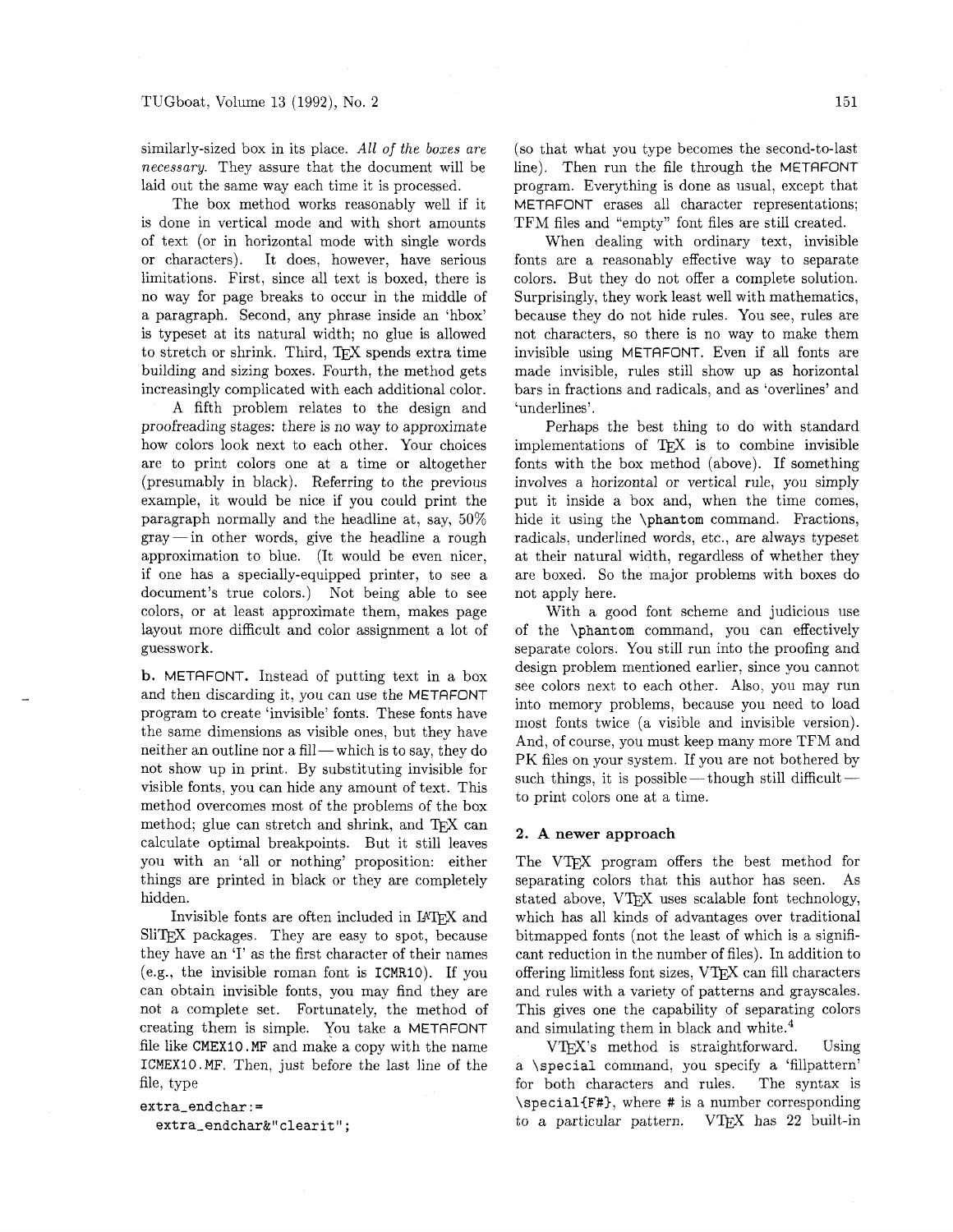patterns and supplies an editor for creating new ones. Of special interest are patterns 0 (black), 8 (about 50% gray) and 22 (white). With those three patterns, you can readily design and print a two-color document. (To simulate additional colors, you need to select more patterns.)

**a. Implementation.** One can think of various schemes for assigning colors with the **\special**  command. **A** simple approach, which also resembles TEX's **\font** command, uses the following macros:

#### **\def\color#l(\toksQ={#l)**

**\afterassignment\colorQ\countQ) \def \colorQ(\expandaf ter\edef**  \the\toks@{\special{F\the\count@}}}

Briefly, the **\color** command matches up a color with a particular fillpattern. The syntax is **\color(name)=#,** where the name is written as a control-sequence and the number corresponds to a fillpattern. $5$  For example, if you wanted to assign fillpatterns to two colors, blue and black, you could type **\color\blue=8** and **\color\black=O.** Then, to typeset characters and rules normally, you give the command **\black.** To approximate the other color, you give the command **\blue.** Thus the line

**\black Something old. \blue Something new. \black** 

yields

Something old. Something new.

Note: The second **\black** command is necessary. Color changes cannot be confined to a group because the **\special** command is inherently global (it sends messages directly to the device driver).

The previous example illustrates colors side by side. By now the reader has probably figured out how to separate them. The trick is to re-define colors. To be specific, any color that should not be printed is assigned fillpattern 22 (white). Following this approach, the lines

#### \def\civilwar{{

\blue \square \gray \square\ \blue b\gray l\blue u\gray e \blue a\gray n\blue d \gray g\blue r\gray a\blue y\ \gray \square \blue \square \par}} \def\square{\vrule width1em}

\color\blue=0 \color\gray=8 \civilwar

result in



1. Simplify:  $(3xy^{-2})(\frac{1}{6}x^3y^2)$   $\frac{1}{2}x^4$  2. Solve using the quadratic formula:  $2a^2 - 4a - 5 = 0$  $2\pm\sqrt{14}$ 3. Explain why the sum of two odd numbers **4.** Write an equation for the parabola whose is always even.  $x$ -intercepts are  $-3$  and 3 and which If the first number is  $2a + 1$  and the contains the point  $(0,6)$ .<br>second is  $2b + 1$ , then the sum is  $3y + x^2 - 18 = 0$ second is  $2b + 1$ , then the sum is  $2(a + b) + 2$  or  $2(a + b + 1)$ , which is even.

**Figure 1.** Black = fillpattern  $0$ ; Red = fillpattern 0.

1. Simplify:  $(3xy^{-2})(\frac{1}{6}x^3y^2)$   $\frac{1}{2}x^4$  2. Solve using the quadratic formula:<br> $2a^2 - 4a - 5 = 0$  $2 + \sqrt{14}$ 3. Explain why the sum of two odd numbers 4. Write an equation for the parabola whose is always even.  $x$ -intercepts are  $-3$  and 3 and which If the first number is  $2a + 1$  and the contains the point (0,6).<br>second is  $2b + 1$ , then the sum is  $3y + x^2 - 18 = 0$ second is  $2b + 1$ , then the sum is  $2(a + b) + 2$  or  $2(a + b + 1)$ , which is even.

**Figure 2.** Black = fillpattern 0 ; Red = fillpattern 8.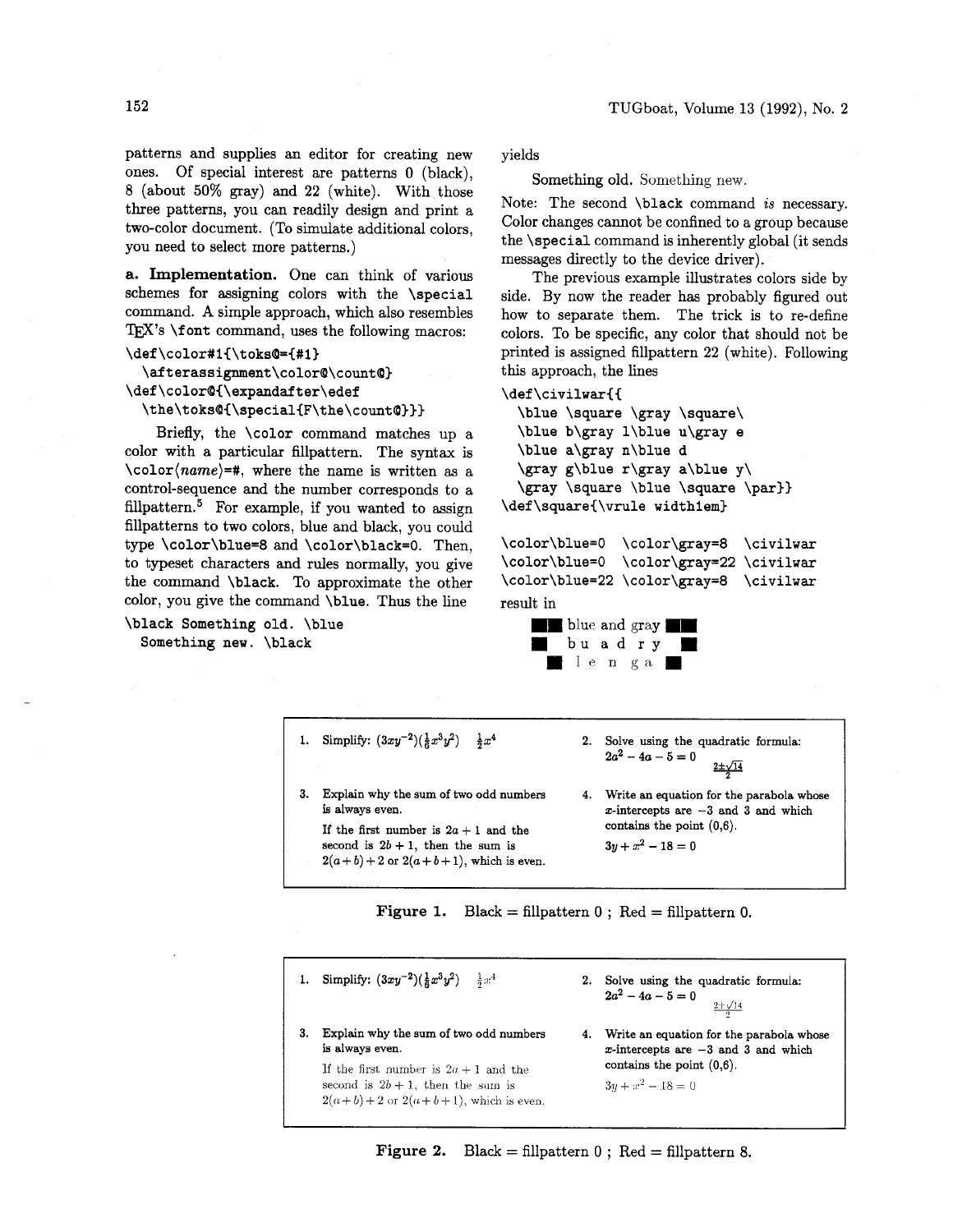b. Textbook Example. Another, more realistic example of color separation has to do with school textbooks. It is customary with teachers' editions of textbooks to print answers next to problems (exercises). Usually the answers are printed in a color other than black, in order to distinguish them from problems. This is an especially common practice with mathematics textbooks, and it makes up a good case study for TEX. While  $TEX$  is superb at arranging problems and answers, it does require extensions to handle the color separation.

Let us now consider the situation in a little more detail. Interestingly, color separation is not the toughest obstacle to overcome. With  $VTFX's \simeq$  command, as described above, one can easily assign different colors to problems and answers. The real task is in positioning and answers. The real task is in positioning<br>answers next to problems. Ideally, one would like to<br>automate the process, and be economical about it that is to say, put answers as close to problems as possible. This requires some ingenuity. One needs to figure out how many lines are in a problem, how wide is the last line, and whether an answer will fit in the available space.

In the appendix to this article are some macros which make reasonably intelligent decisions about the placement of answers. There are four primary commands, called \beginproblem, \beginanswer,

L

\endanswer, and \endproblem. They are used in the following manner.

\beginproblem general text (problem) \beginanswer general text (answer) \endanswer \endproblem

The 'begin' and 'end' commands form boundaries around problems and answers. Incidentally, the \beginanswer. . . \endanswer field is optional.

The \beginproblem command serves several purposes: it assigns a color (normally black), it numbers problems automatically, and it puts problems inside 'vboxes' so that they can appear next to each other. The \beginanswer command assigns a color (red) and looks at current conditions. If TEX is in vertical mode, the answer simply begins a new paragraph. Otherwise, the answer is put inside an 'hbox' and the last line of the paragraph is looked at more closely.

What happens next depends on several things: the 'hsize' and number of lines in the current paragraph  $(h \text{ and } n)$ , the width of the last line  $(\ell)$ , and the width of the answer box  $(a)$ . Roughly speaking, if  $a < h - \ell$ , the answer is placed at the end of the last line of the problem. Otherwise, the answer is 'unhboxed' and begins a new paragraph.6

- 1. Simplify:  $(3xy^{-2})(\frac{1}{6}x^3y^2)$  2. Solve using the quadratic formula:  $2a^2 - 4a - 5 = 0$ 3. Explain why the sum of two odd numbers **4.** Write an equation for the parabola whose
	- is always even. x-intercepts are **-3** and **3** and which contains the point **(0,6).**

### Figure 3. Black = fillpattern 0; Red = fillpattern 22.

$$
\frac{1}{2}x^4
$$
\n
$$
\frac{2 \pm \sqrt{14}}{2}
$$
\nIf the first number is 2a + 1 and the second is 2b + 1, then the sum is  
\n
$$
2(a + b) + 2 \text{ or } 2(a + b + 1)
$$
, which is even.

**Figure 4.** Black = fillpattern 22 ; Red = fillpattern 0.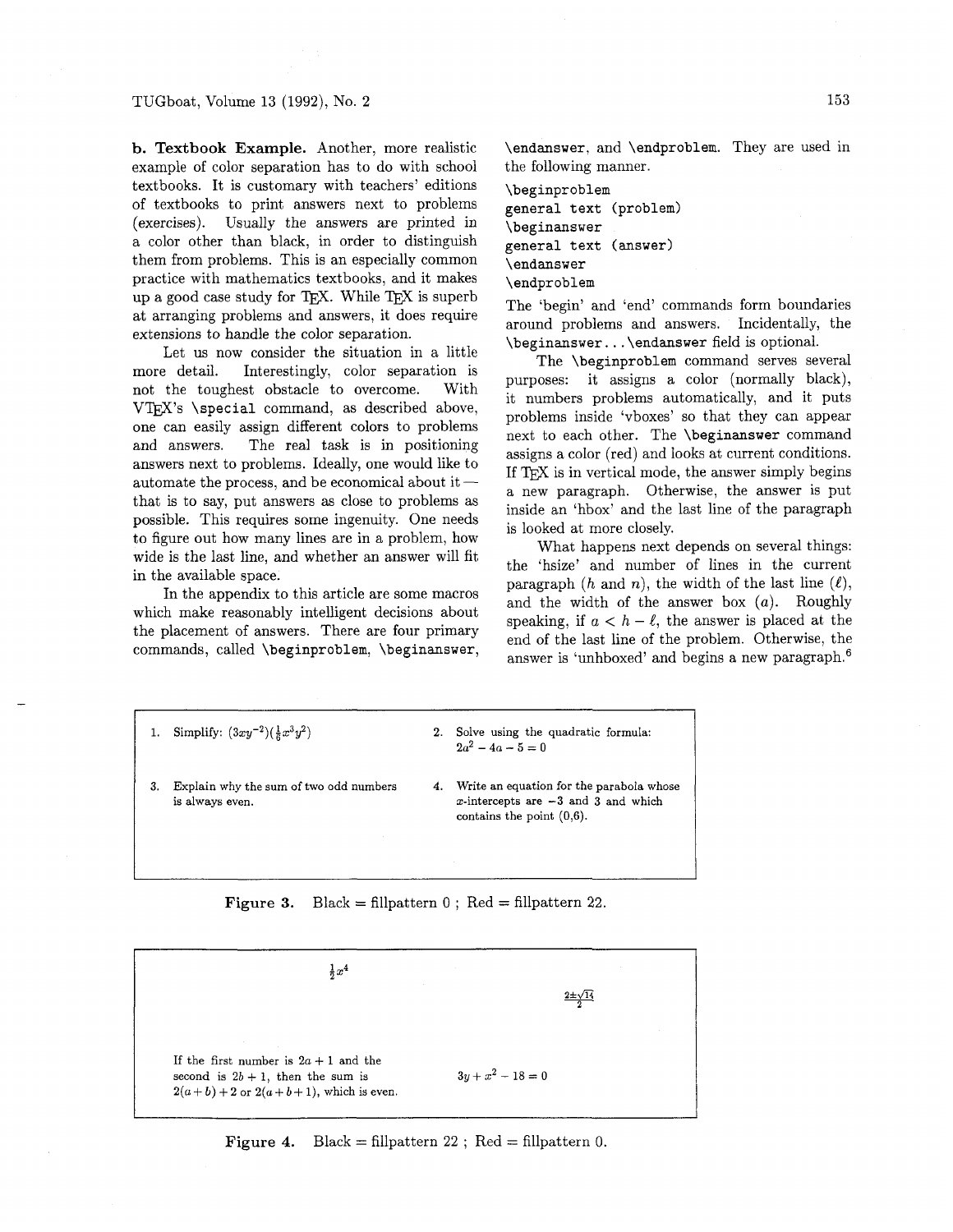There is just one more determination: if the answer fits on the last line of the problem, and if  $n > 1$ , the answer box is lowered a little bit. This helps to distinguish the answer from any text which appears above it.

The effect of the macros can be seen in figure 1. Notice that problems and answers are given fillpattern 0 (black). In figures 2-4, the problems and answers are given different fillpatterns; in other words, the commands \black and \red are re-defined. No other changes are made to the input lines. Finally, notice that all text appears in exactly the same position, regardless of its color (or more precisely, its fillpattern). The color separation is achieved without any extra boxes or font assignments, and with very little fuss!

#### **Conclusion**

The importance of color in modern publishing has already been emphasized. The author hopes that the textbook example shows how useful is a good color separation scheme. The macros presented in this article are by no means a complete solution, but they enable T<sub>F</sub>Xnicians to perform many important tasks. Also, they introduce some ideas about color that warrant further discussion. Here are three more points that ought to be debated:

1. The separation of colors is best handled by device drivers; TFX does not need to be concerned with the fillpattern of characters and rules. The only situation where TEX may need to be actively involved is in the layering of colors. For example, a perfectly adaptable system should allow yellow letters to be printed on a cyan background, without the cyan showing through.7

**2. A** color assignment scheme should be part of plain  $T_{\rm F}X$  (or  $IAT_{\rm F}X$ ), so that full-color documents can be shared between various platforms and implementations. This can be done in many different ways, perhaps with a font-like command (as in this article) or else with a numbering system (as in \newtoks, \newfam, etc.).

**3.** Not all device drivers need to be color capable, but they need to be color aware. Even if a device is monochrome, it can still simulate colors with grayscales and other patterns. In short, no driver should be tripped up by color; it should be able to turn hues into black and white.

Finally, it is hoped that members of the TFX community will join together in developing new standards for the program, especially in regard to color. Extensions should not be dismissed out of hand, as if they were unneeded or contrary to the goals of TFX. Rather, they should be looked at real innovations, or as springboards for improving the program, or at the very least as a reflection of the needs of publishers. Sooner or later those needs will be met by a computer system. Wouldn't it be great if that system were  $TFX$ ?

## **Appendix**

The textbook macros are relatively easy to follow, except for \measurelastline. This performs some measurements which are used in the positioning of an answer (\placeanswerbox). The macro is derived from an example given by Frank Mittelbach. $8$ As he indicates, the only way to measure a line is to go into display mode temporarily. T<sub>EX</sub> then sets \predisplaysize equal to the width of the last line (plus two ems). Simultaneously, \prevgraph is set to the number of completed lines in the paragraph.

Once the measurements are made, it is necessary to undo the skips and penalties associated with display mode. This sends TEX back to the end of the last line, where horizontal (paragraph) mode can begin again, virtually uninterrupted. There is one major complication: when  $T_{\text{F}}X$  begins display mode and then reverses its steps (does an 'unskip'), the depth of the last line is lost. That is why a 'vrule' is added to the list. It acts like a 'strut'-in other words, it guarantees that the last line has the proper depth.

Note: Another fix is needed if an answer is unusually tall and is placed on the first line of a problem. In that case, a correction must be made to the height of the 'vbox' which contains the problem and answer. That is not difficult to do and is left to the reader as an exercise.

```
\newdimen\probwidth \probwidth=12pc
\newdimen\gutterwidth \gutterwidth=2pc
\newdimen\answerskip \answerskip=1em
\newdimen\numberwidth \numberwidth=1.5em
\newcount\probnumber \probnumber=1
\newdimen\lastlinewidth
\newdimen\lastlinedepth
\newcount\lastlinenumber
\newbox\answerbox
```

```
\def\beginproblem{\black
  \ifodd\probnumber \allowbreak
    \else \hskip\gutterwidth \fi
  \hbox to \numberwidth{%
    \the\probnumber.\hfil}\nobreak
  \vtop\bgroup \hsize=\probwidth
  \noindent}
```